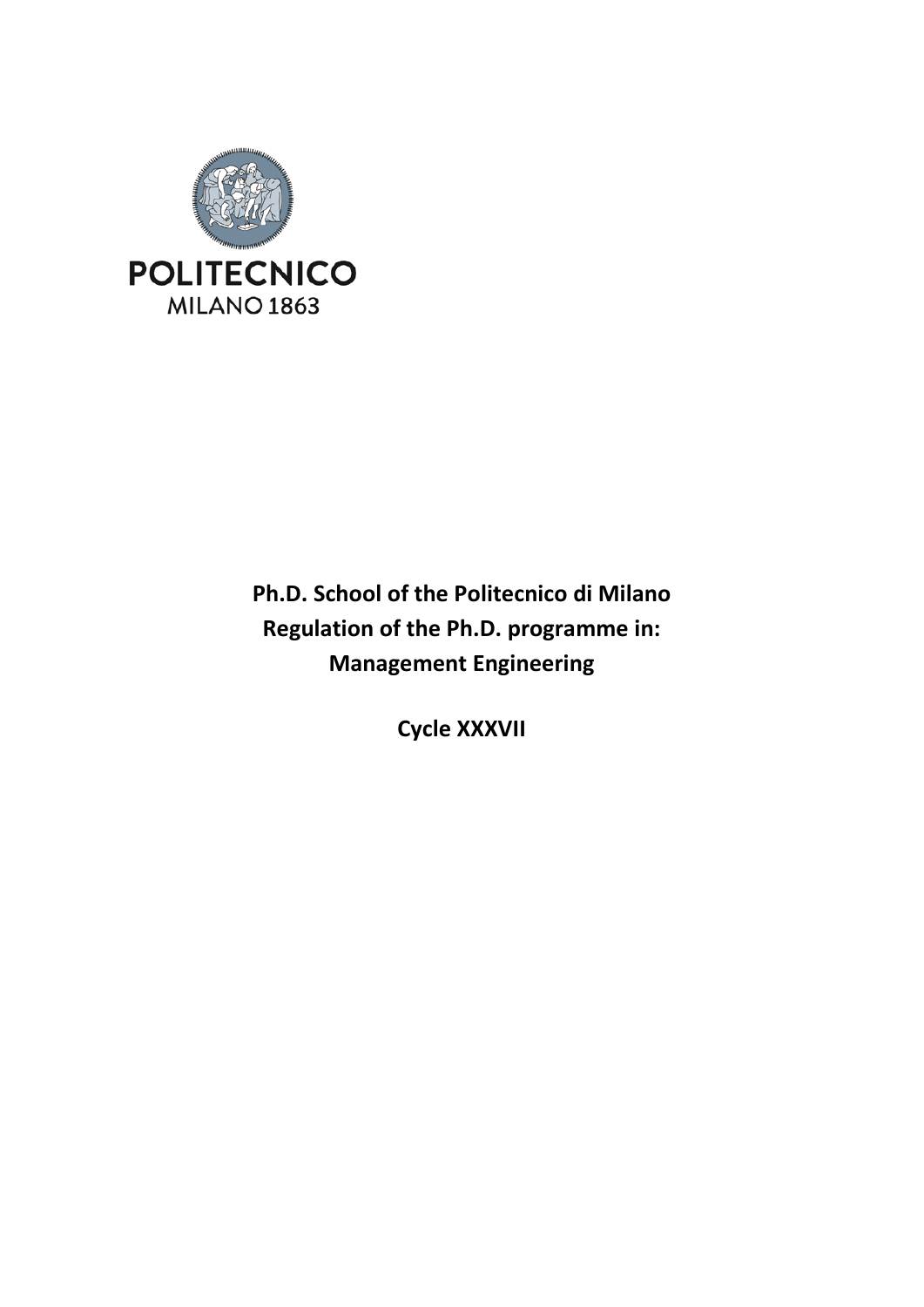## **1. General Information**

Ph.D. School - Politecnico di Milano

Ph.D. programme: MANAGEMENT ENGINEERING

Start of the programme: November 2021

Location of the PhD Programme: Milan Bovisa

Promoter Department: Department of Management, Economics and Industrial Engineering (DIG).

Scientific Disciplinary Sectors:

- ING-IND/17 INDUSTRIAL MECHANICAL PLANTS
- ING-IND/35 BUSINESS AND MANAGEMENT ENGINEERING

PhD School website: **<http://www.polimi.it/phd>**

Ph.D. programme website: <https://www.som.polimi.it/en/course/phd/>

Areas: 09 - Industrial and Information Engineering

## **2. General Presentation**

The Ph.D. programme in Management Engineering (DRIG) offers candidates advanced training and preparation to conduct research at the intersection of management, economics and industrial engineering fields. It aims to develop professionals who are able to carry out, in these fields, highprofile research in universities and international research institutions, manufacturing and service companies, regulatory authorities and other public bodies. The programme allows the candidate to develop a sound methodological background and multidisciplinary knowledge by attending courses designed to provide a multiplicity of visions, theories and approaches, a broad cultural panorama and the ability to study problems in an innovative manner, combining various analytical perspectives.

The commitment of the Department of Management, Economics and Industrial Engineering (DIG) to research and to cooperate with other academic institutions, or major industrial and service companies, creates an ideal environment for candidates to acquire leading-edge knowledge and cultivate their own research interests in a broad range of research subjects.

The PhD course is run by a Coordinator and a Faculty Board.

The Coordinator chairs the Faculty Board, coordinates the preparation of the annual Educational Programme and organises the general educational activities of the PhD course (see Attachment A1). The Faculty Board is responsible for the Educational programme and for teaching and administrative activities related to the PhD course (see Attachment A2).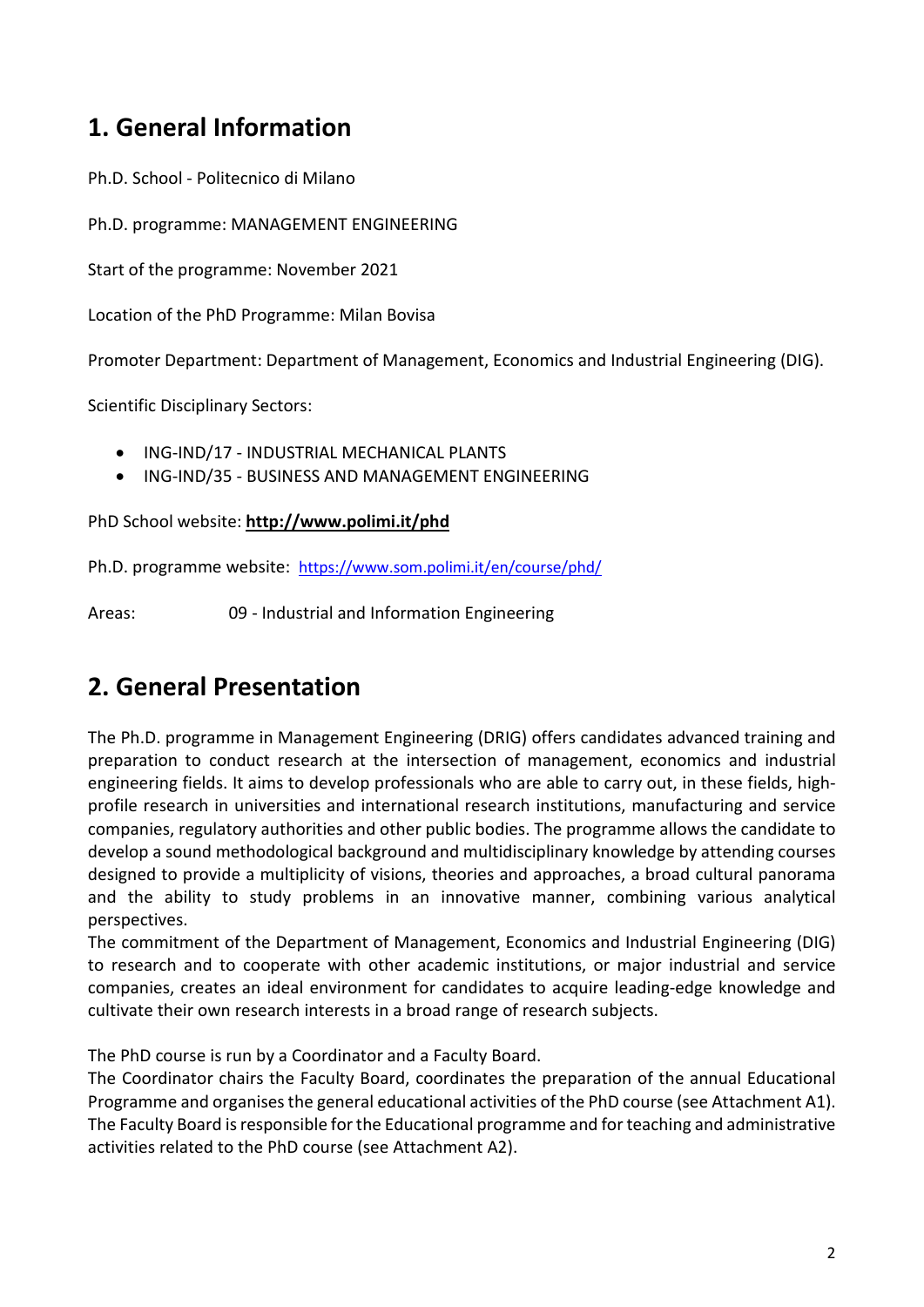#### **2.1 Research topics**

Research topics within the Ph.D. Programme are aligned with the *Research Areas and Lines* of the Department; the former are described below in terms of the issues addressed, disciplinary research fields and methodologies used.

More focused, problem-driven and interdisciplinary *Research Lines* are identified as priorities in the research agenda of the Department (the updated list is reported on the DIG website). The PhD Programme echoes these priorities and a specific number of associated scholarships may be made available each year.

#### **2.1.1 Management**

The *Management* Research Area focuses on the study of management and innovation at companies, financial institutions and Public Administrations from a strategic and organisational point of view. Particular emphasis is placed on the study of the complex links and reciprocal influences between strategy, management and the use of technology, through analysis of business processes both internal and external to the company. At the same time, research in this area is strongly oriented towards understanding the change management processes required when introducing strategic, organisational or technological innovations. The final goal of the research is to develop both innovative theoretical models and practical tools and methodologies to be applied and tested in real cases. These topics are studied across industries and regions, often comparing best practices or emerging models in various countries. Research in this area is based on the integrated use of various methodologies, including case studies, action research, surveys, simulation and quantitative modelling.

The research in this area is organised in the following fields:

- **Sustainability Management:** organisation, human resources and laws pertaining to sustainability; performance measurement for sustainability; Corporate Social Responsibility; Sustainable Mobility; green marketing.
- **Complex Decision Making:** analysis and design of complex and uncertain systems; risk and performance management in control systems at large companies; social software in managing complex systems.
- **Strategic Management of Technology and Innovation:** strategic planning of technologybased projects; organisation for innovation; open innovation paradigm; management of product and service innovation; design driven innovation; innovation project management; open marketing.
- **Public Management**: new managerial methods, organisational forms and legal rules for Public Administration (in particular in the sectors of Educational Institutions and Research Centres, Healthcare, Justice); public policies for innovation and technology transfer; impact of e-government applications in the public administration.
- **Supply Chain and Purchasing Management:** purchasing strategy and organisation; customer-supplier relationships and network management; global supply chain management; sustainable supply chain.
- **ICT Driven Business Innovation:** strategic management of ICT; ICT governance and organisation; new digital business and entrepreneurship; ICT value measurement; digital and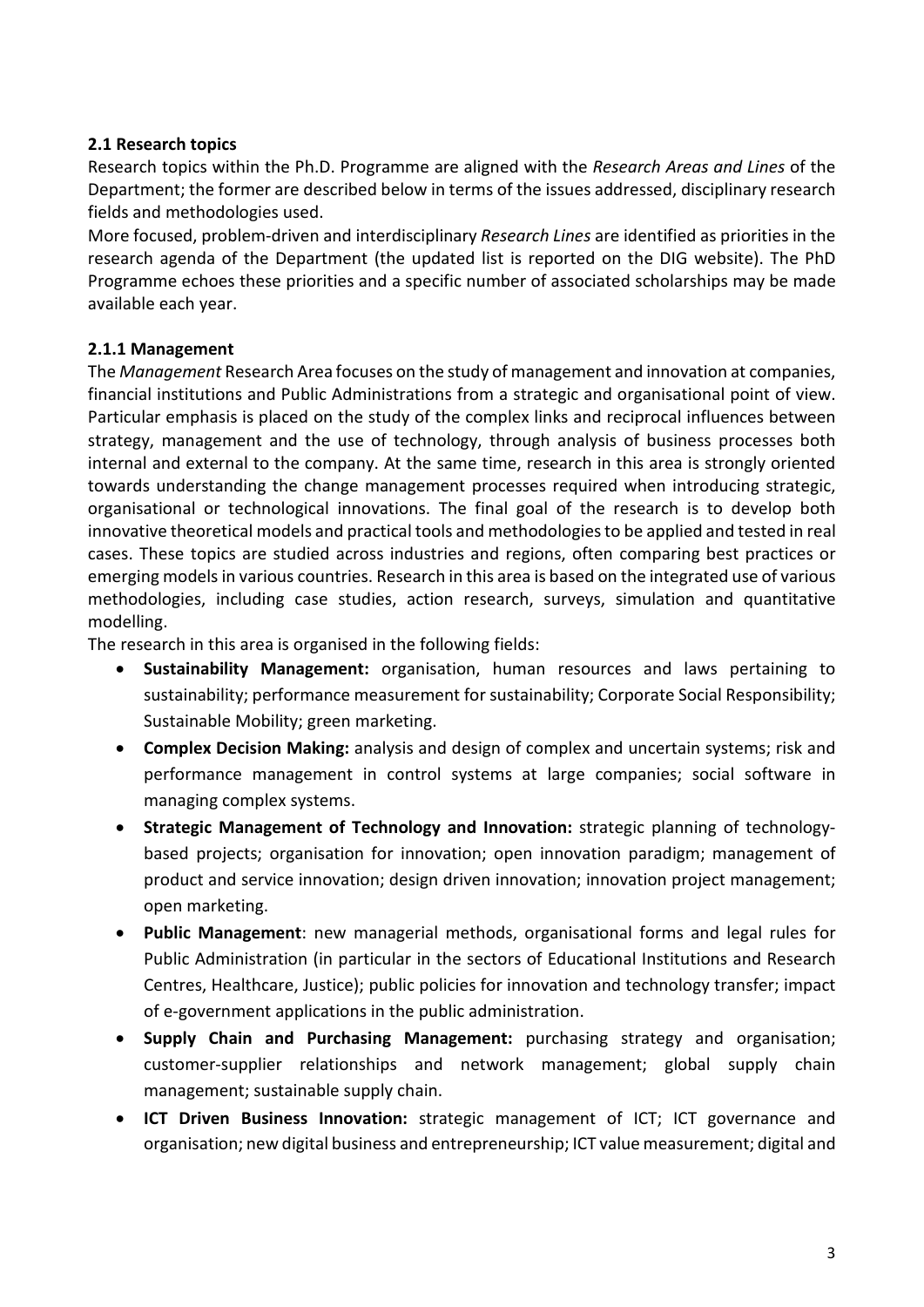social marketing and CRM; knowledge and competence management; Marketing & New media.

- **Energy Management:** strategy, organisation and legislation in renewable energy businesses; strategy and organisation in the energy efficiency business; energy management, sustainability and mobility; the management and business implications of distributed power generation systems.
- **Strategy and Organisational Innovation in Operations:** strategies and organisational paradigms in manufacturing companies and networks; organisational practices and manufacturing strategies; the role of operational strategy in the overall company strategy.
- **Corporate finance and financial markets and institutions:** asset allocation: drivers and efficiency; public-private initiatives for new technology-based firms; regional financial institutions; public infrastructure financing; Enterprise Risk Management; micro-finance initiatives.

#### **2.1.2 Applied Economics**

Researchers in the area of *Applied Economics* use economic theory and models to study issues arising in the industrial, international, financial, innovation and entrepreneurship domains. Investigations into these areas are conducted at multiple levels of analysis, including firms, industries, countries, individuals, public administrations and non-profit organisations.

- Researchers in this area take an approach to this subject in which: special attention is paid to the economic foundations of public policy decisions, company decisions and managerial processes.
- Theories and formal models are empirically based and are tested using multiple methodologies and research designs. Quantitative methods are used for the purposes of testing theories. Rigorous qualitative research is practiced in a theory building effort.
- The regulatory implications of the design and assessment of company strategies and public policies are considered.

The area encompasses the following research fields:

- **Internationalization of economic activities**: multinational enterprises; economic rationale for company internationalization processes (e.g. location choice, entry mode, governance) and their impact on company performance, industries and countries; international trade, international fragmentation of production and off-shoring of business services.
- **International competitiveness of national and local systems**: international competitiveness and exchange rates; mergers of MNEs and competitiveness of local systems (e.g. industrial districts).
- **Technical change and innovation**: economic rationale for company innovation processes and impacts on company performance; collaborative development of technological knowledge, open innovation and communities of users and developers; innovation policies.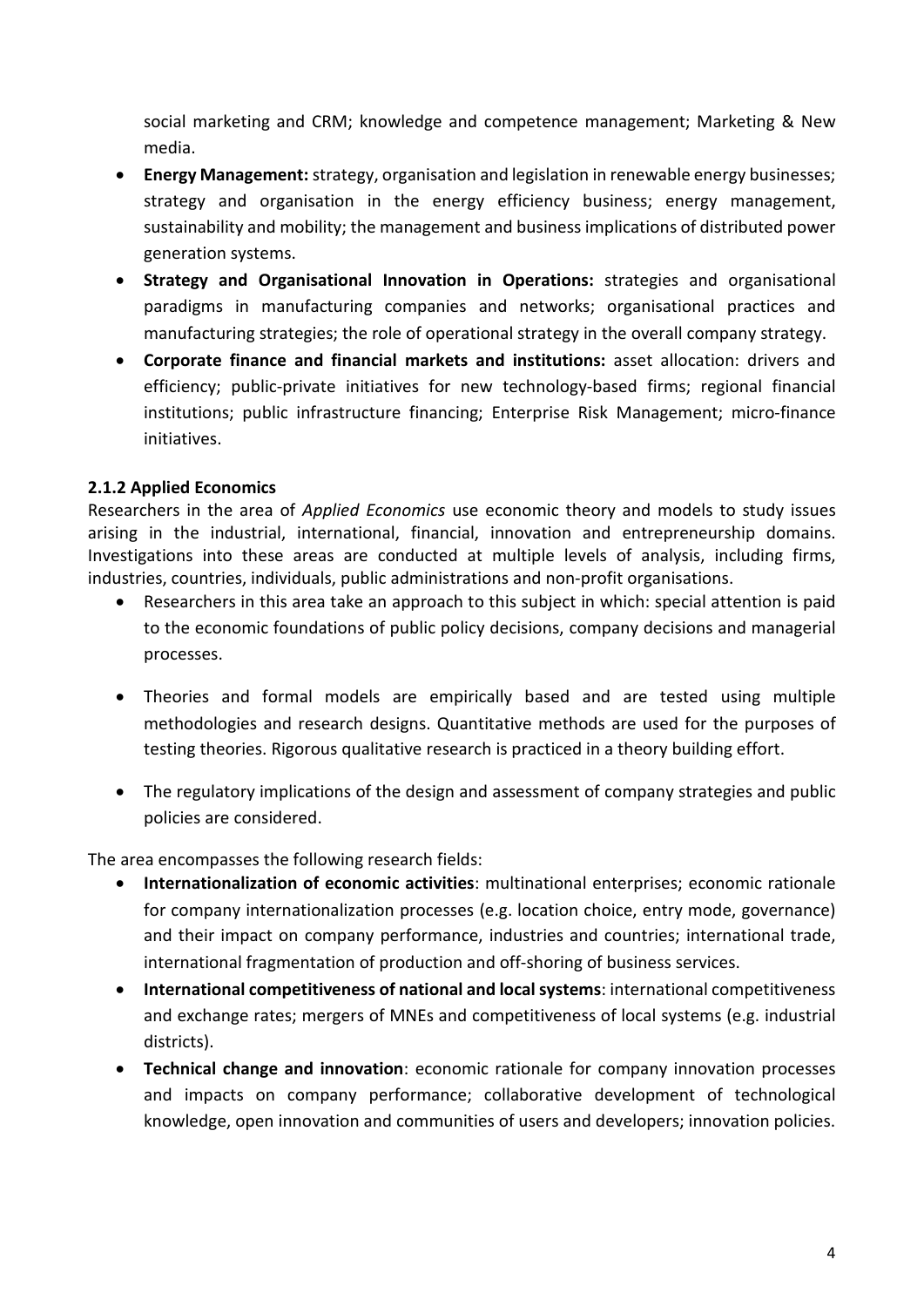- **Entrepreneurship and entrepreneurial finance**: theoretical and empirical research on the determinants of new company creation and development; start-up financing processes; public support measures.
- **Regulated industries**: regulation of electricity sectors; economics and policy of energy innovation; restructuring local government and public utilities; economics and policy of broadband networks.
- **Monetary policy**: monetary policy and macroeconomic stability; central banking; financial frictions and financial instability; global imbalances; financial intermediation and markets.
- **Econometrics**: time series analysis (non-stationary time series, co-integration, long memory, vector autoregressive models), financial econometrics (GARCH models, analysis of ultra-high frequency data), applied macro-econometrics (econometric analysis of monetary policy).
- **Pattern recognition and optimization**: predictive models in finance, economics and bio-life sciences; social media analytics and text mining; optimization models and algorithms; supply chain optimization; business intelligence.

### **2.1.3 Industrial Engineering**

The *Industrial Engineering* Research Area examines the strategies, methodologies and techniques for planning, design, modelling, construction, operation, maintenance, processing and disposal of industrial plants, infrastructure and production systems of goods and services. Particular attention is paid to the aspects of innovation, competitiveness, value analysis, effectiveness, efficiency and sustainability through a systemic view of the corresponding technological, organisational, managerial and economic factors at the factory and company levels. The goal of the research is to develop new or improved solutions to apply in the design and/or management of production and service systems. Theoretical models, methodologies and ICT tools are developed, applied and tested in the laboratory or in real world applications. A close relationship with companies in the industrial and service sectors supports this research activity, which is conducted in collaboration with scientific and industrial partners both nationally and internationally. Various tools, including case studies, mathematical modelling, simulation techniques and laboratory activities are used to conduct this research.

The Research Area is divided into the following fields:

- **Analysis and design of systems for the production of goods and services,** including feasibility studies, operational availability analysis, environmental impact assessment, economic valuation and investment risks.
- **Project management,** including conceptual and strategic project configuration, time and cost management, project risk management and project procurement, particularly focusing on the unique challenges encountered with large and mega projects in the energy, oil & gas and infrastructure sectors.
- **Study of industrial processes,** including manufacturing technology, energy systems and general plant services, based on criteria of innovation, environmental sustainability and technical-economic optimization.
- **Technical Ergonomics and System Safety Engineering,** including Human Reliability Analysis, organisational and human factors analysis, vulnerability and interdependency analysis for critical infrastructure.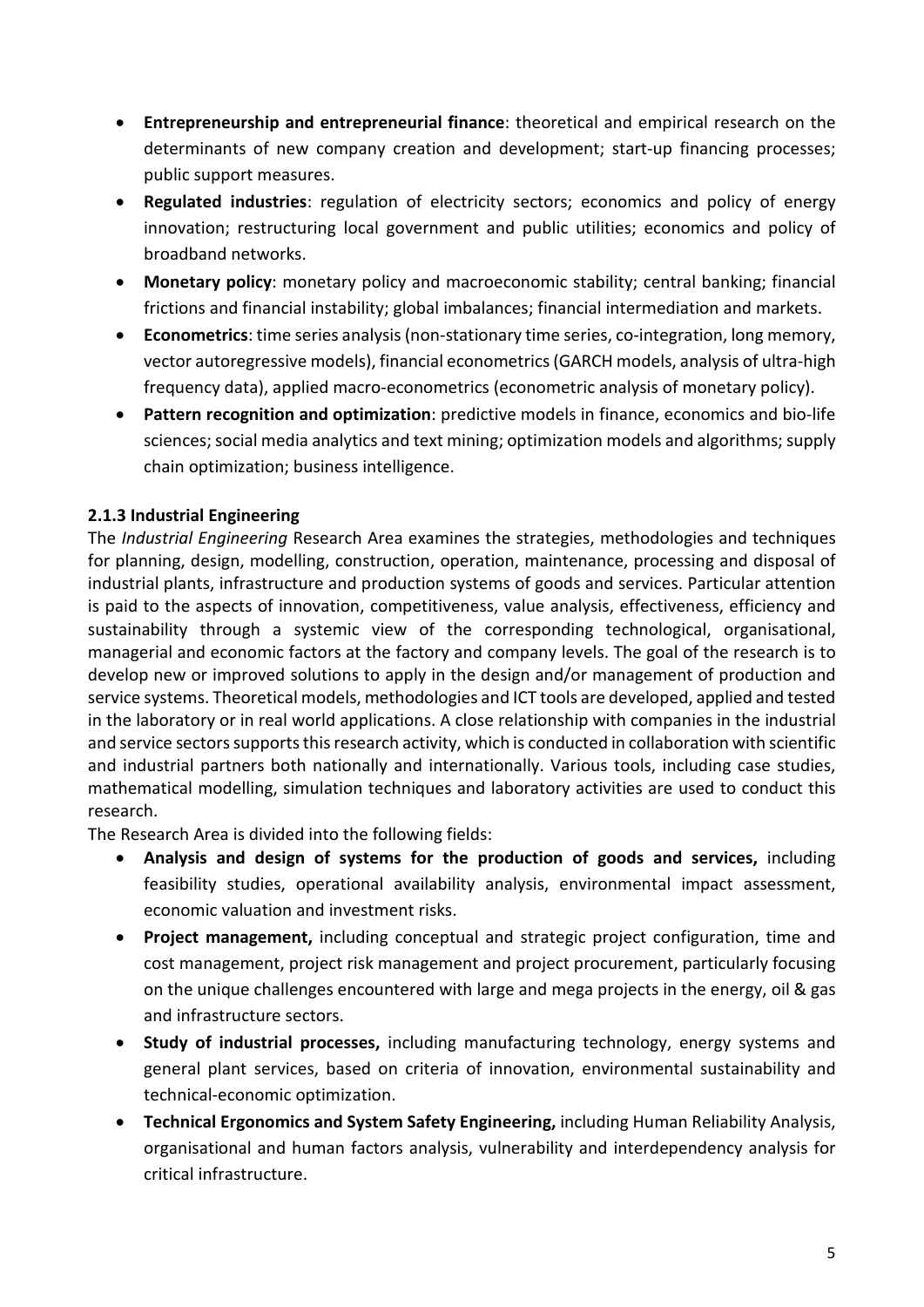- **Operations management for production and services**, including lean management, quality management, safety and ergonomics in the workplace, energy and the environment, compliance management, risk management and customer service.
- **Life cycle management of products and production systems,** including management of processes and systems for product/process development, lean product development, integration with supply chain design, lifecycle cost/assessment techniques and end of life analysis.
- **Maintenance management of production systems and infrastructure**, including facility management and global service.
- **Design and management of logistics systems / supply chains of goods and services**, including traceability, purchasing, distribution networks, post-sales service and reverse logistics.
- **Modelling processes and production / logistics systems,** including service delivery processes and logistics / transportation networks.
- **ICT for manufacturing, operations and supply chain management,** including management and control logic, production / logistics information systems and Internet of Things applications.

# **3. Objectives**

### **3.1 Full Time PhD Programme**

The Full Time Ph.D. educational programme is a three-year programme comprising 180 credits, of which 125 for the development of the Doctoral Thesis and 55 for training (see table A for details). The programme has three basic components.

*Basic research training*: this component includes: a) methodological courses related to key aspects of theoretical and applied research in Management, Economics and Industrial Engineering; b) elective courses exploring research issues in specific fields. All courses offered by DIG are in English and about half of them are taught by internationally renowned scholars.

*Specific Research training*: this second area can be arranged to suit the research interests of the candidates; on the one hand, it allows the candidates to strengthen their knowledge on specific topics of interest; on the other, it supports the candidates to establish themselves in the scientific community, by participating in conferences and presenting their scientific work in academic or professional contexts.

*Development of the Doctoral Thesis*: this is the primary requisite of the Ph.D. programme; it allows candidates to develop leading-edge research competencies and to produce an original scientific work on a topic that contributes to scientific debate and is of interest in the business world.

The Ph.D. programme includes a compulsory period of study abroad of at least one semester (six months in total). This period abroad is intended to foster the development of the candidates' international network of relationships, to facilitate their subsequent career path, and opens up further opportunities for high quality research and training (e.g. through Ph.D. courses, schools and workshops offered by the host institutions). A series of scientific cooperation agreements with renowned international academic institutions have allowed Ph.D. candidates to spend extended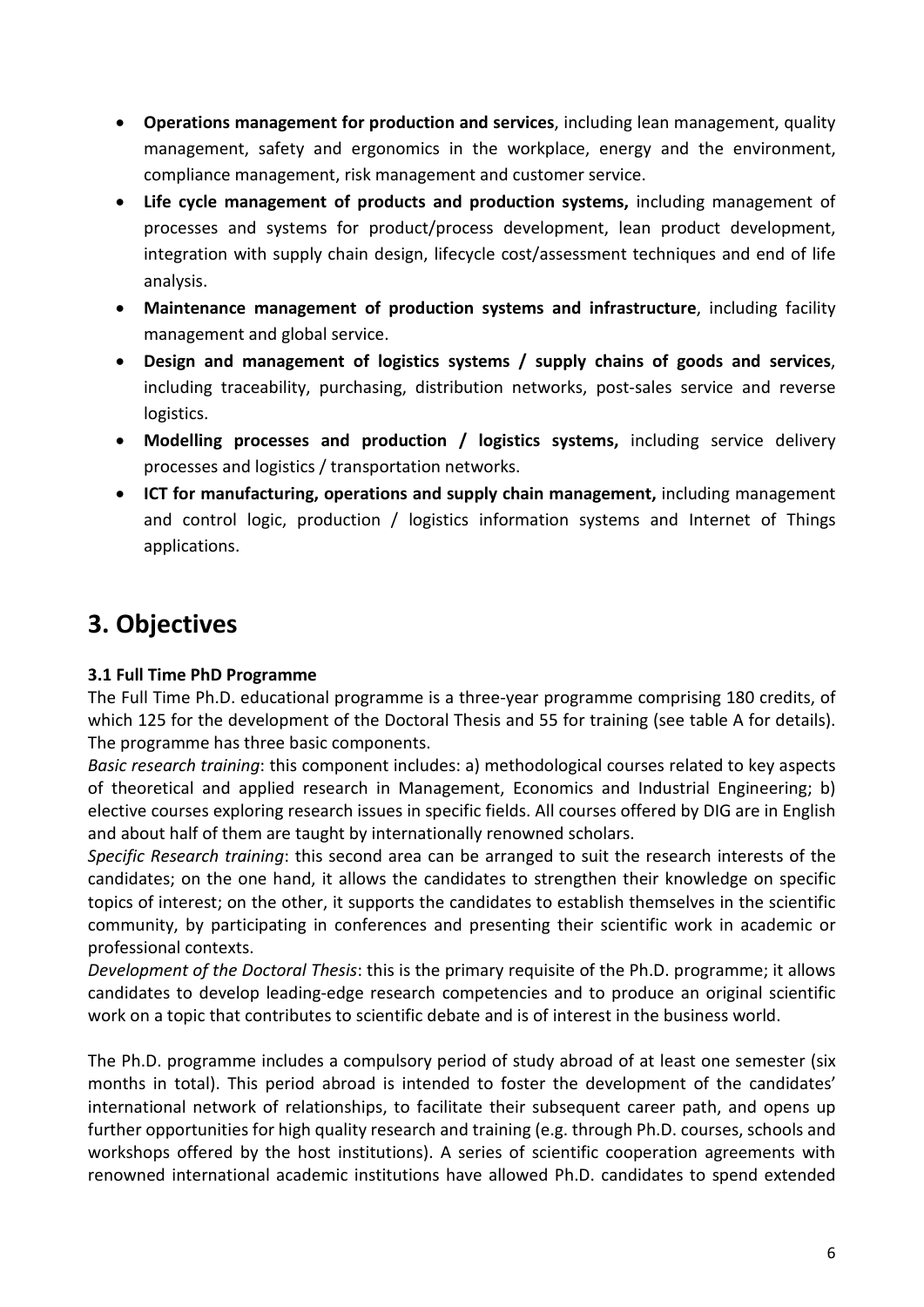periods abroad. Some examples include: CRIC (Centre for Research in Innovation and Competition) – University of Manchester, Harvard Business School, ETH Zurich, London Business School, MIT (Massachusetts Institute of Technology), SPRU – University of Sussex, University of Reading, Columbia, UCLA. In addition, Double Degree agreements are in place at the PhD level:

- EDIM (European Doctorate in Industrial Management, since 2011) is an Erasmus Mundus Joint Doctoral Programme run by KTH (Sweden, Co-ordinator), POLIMI (Italy) and UPM (Spain) and is funded by the European Commission (EACEA);
- Double Degree Programme with the Pontificia Universidad Católica de Valparaíso (Chile), Escuela de Ingeniería Industrial, Doctorado en Ingeniería Industrial (started in 2013);
- Double Degree Programme with the Copenhagen Business School (CBS, Denmark), PhD School in Economics and Management (started in 2018)
- Double Degree Programme with the University of Reading, Henley Business School (United Kingdom), PhD in Management (started in 2019).
- Double Degree Programme with the National Research University Higher School of Economics in Moscow (Russia).
- Double Degree Programme with TuDelft (The Netherlands).
- Double Degree Programme with Universidad Politécnica de Madrid UPM (Spain)

Close ties with industry and other economic players is a cornerstone of DRIG. This collaboration consists of participation in the candidate's research (sometimes comprising a formal period of internship) and involvement in the Advisory Committee of qualified representatives from companies and public institutions in order to:

- fine tune the DRIG training project by aligning it with the demand for researchers created by external bodies on an ongoing basis;
- identify the research issues that are deemed to be important by the scientific community and other stakeholders in order to provide useful insights into the development of Doctoral Theses;

#### **3.2 Executive PhD Programme**

The Executive Ph.D. educational programme is a four-year, part-time, programme comprising 180 credits, of which 125 for the development of the Doctoral Thesis and 55 for training.

The programme aims to train professionals to be able to carry out high-quality research in the fields of management, economics and industrial engineering at universities, other research institutions, manufacturing and service companies, regulatory authorities and other public bodies. Target candidates are company employees holding a Master of Science degree in Italy or abroad and have a desire to develop strong applied research capabilities in the fields of economics, management and industrial engineering. Previous work experience is required.

The programme allows participants to work in a stimulating international context that will help them to develop methodological skills and specialised expertise in research and innovation, while their companies benefit from the application of the rigour of academic research to an innovative project that has a practical application and brings concrete benefits to the company.

The programme is specifically designed to complement and be compatible with each participant's professional life. It is a part-time programme, during which participants receive an education geared towards applied research and innovation and develop a PhD Thesis on a topic that is relevant to their company, supervised by a member of the doctoral faculty.

The Executive Ph.D. programme admission process, curriculum, qualification criteria and PhD thesis characteristics are equivalent to the full-time programme, although the part-time nature and the Executive orientation enable a high level of flexibility and customization in structuring the study plan.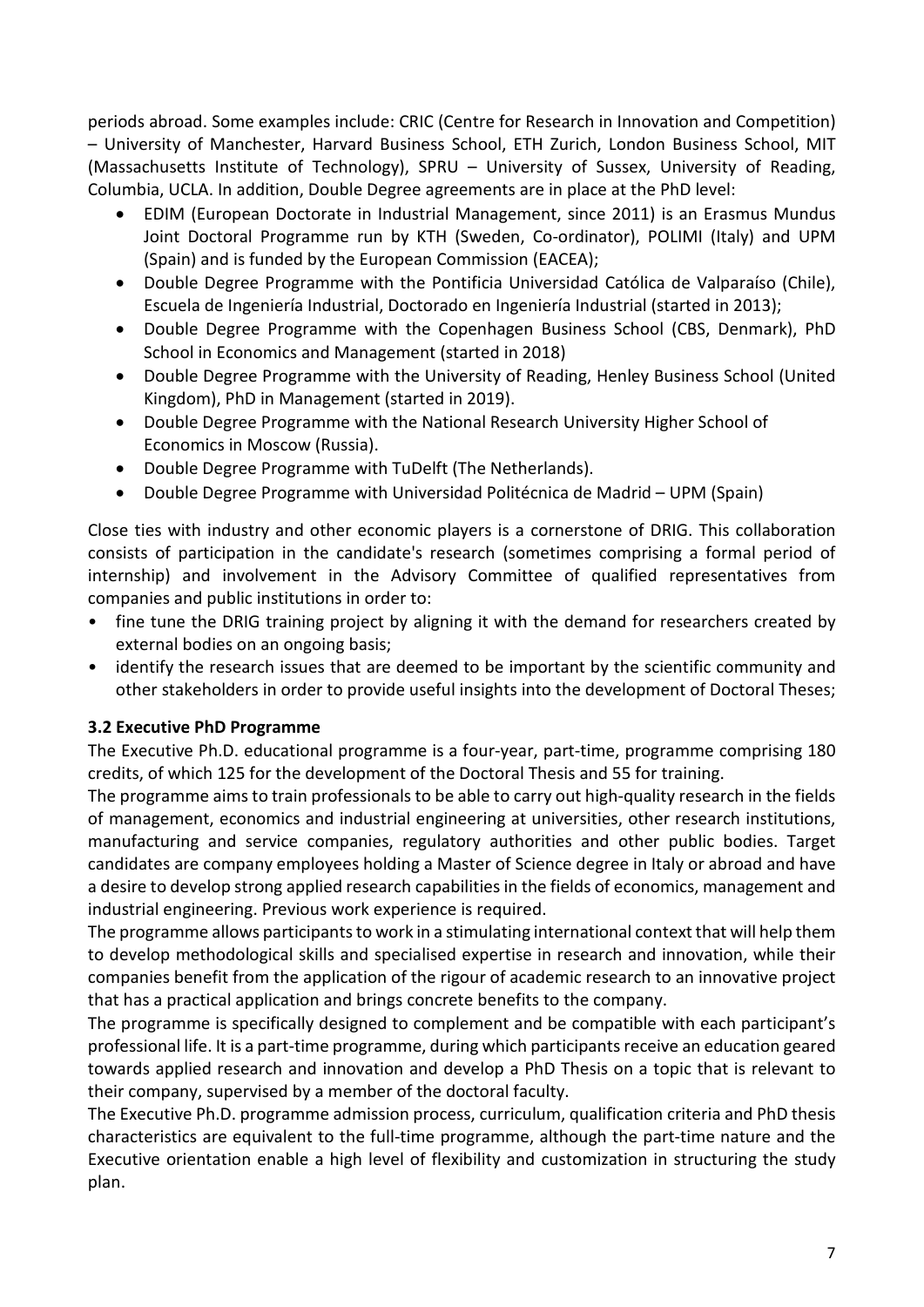## **4. Professional opportunities and job market**

The Ph.D. programme aims to train professionals who are able to carry out high-quality research in the fields of Management, Economics and Industrial Engineering at universities or other research institutions. Ph.D. graduates from DRIG are also well equipped with distinctive skills and advanced knowledge to pursue a professional career in manufacturing and service companies, regulatory authorities and other public bodies.

In this framework, the following opportunities are open to those completing the Ph.D. programme:

- Post doc, research fellows and young lecturers in Italian and foreign universities;
- researchers and scholars of management, economics or industrial engineering in the research departments of public and private organisations;
- highly qualified personnel in research and training institutions, with the role of providing a link between universities and the business world, or in technology transfer centres in Italy and abroad;
- professionals in leading management and strategic consulting firms able to provide deep and advanced insight in areas of activity relating to the company itself;
- high level professional roles in national (ministries, regulatory authorities, local public institutions) and international (EIB, IMF, World Bank, European Commission, European Central Bank) public institutions;
- managerial roles in multinational companies with a strong focus on innovation;
- entrepreneurs in contexts characterised by a high level of innovation.

Support actions for placement are provided with the purpose of sharing experiences, services and information through a number of initiatives fitting the different types of career opportunities. Amongst the actions, the "Placement programme for PhD candidates" is the programme offered by the Career Service, in cooperation with the PhD school of Politecnico di Milano. This programme is offered to all candidates to support them entering the job market. Other initiatives are directly supported by the Ph.D. programme in Management Engineering, to share experiences with invited speakers, to gather information on job fairs and funding initiatives, to build opportunities for networking and visibility, etc. Particular emphasis is given to career development in the Management Engineering area.

## **5. Enrolments**

### **5.1 Admission Requirements**

Italian and International citizens can apply. They are requested to have graduated in accordance with the pre-existing laws D.M. 3.11.1999 n. 509, or to have a Master of Science degree in accordance with D.M. 3.11.1999 n. 509, or a Master of Science in accordance with D.M. 22.10.2004 n. 270, or similar academic title obtained abroad, equivalent for duration and content to the Italian title, with an overall duration of university studies of at least five years.

The certified knowledge of the English language is a requirement for admission. Please refer to the PhD School website for details.

The admission to the programmes will be established according to the evaluation of the candidates' curricula, motivation letters, and an illustrative report about the development of a possible PhD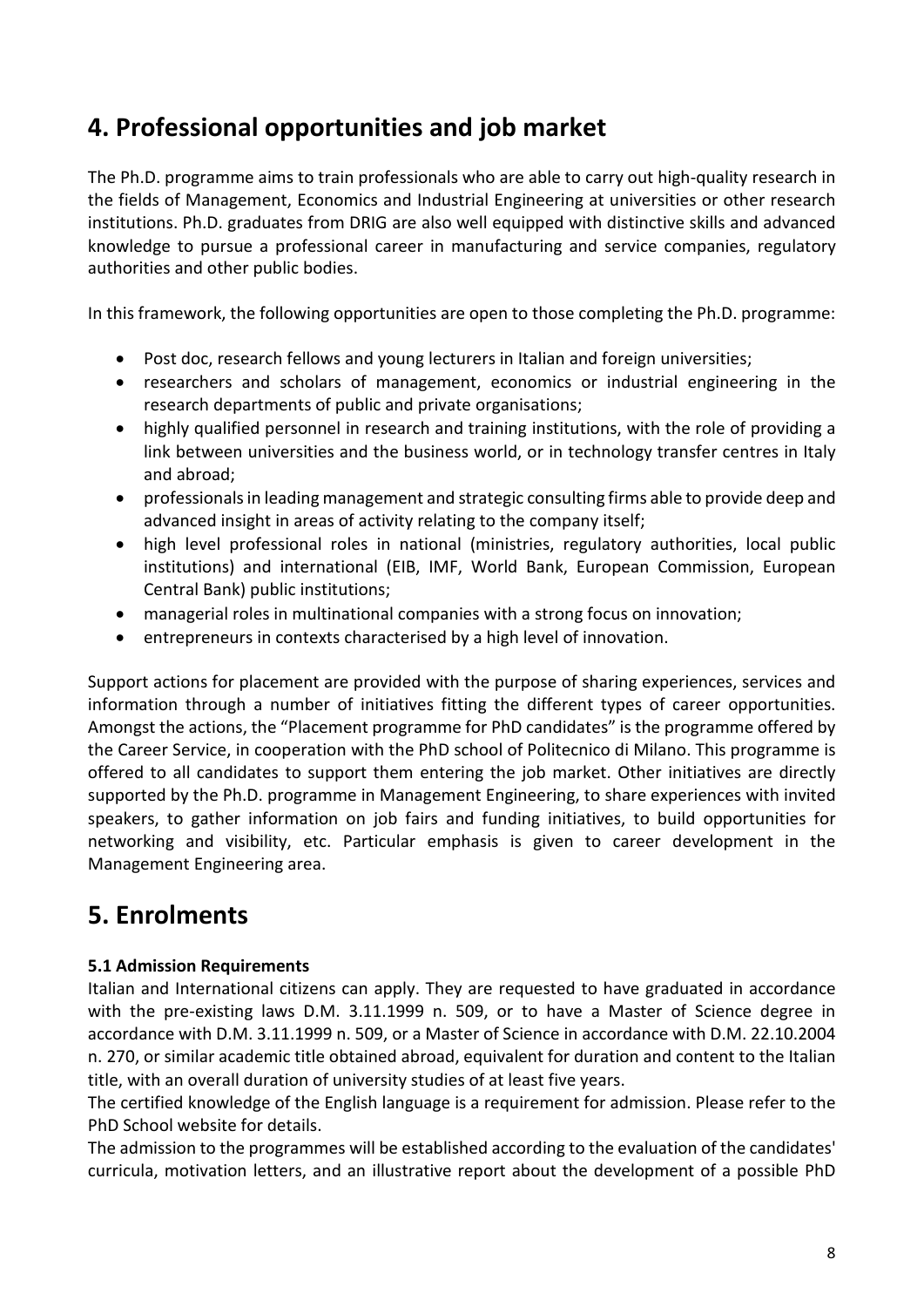research, which candidates will send contextually with their application to the admission announcement.

#### **5.2 Admission deadline and number of places available**

The number of positions is indicated in the Call for admission to the  $37<sup>th</sup>$  PhD cycle Programmes: <http://www.dottorato.polimi.it/en/looking-for-a-phd/call-for-positions-and-scholarships/>

Scholarships both on general and on specific themes are available, in accordance with what is specified in the call for admission.

## **6. Contents**

#### **6.1 Requirements for the PhD title achievement**

The achievement of the PhD title in Management Engineering requires a study and research activity of at least three years equivalent of full time study, research and development of PhD thesis.

The PhD in Management Engineering must earn a minimum of 25 course credits (see paragraph 6.3 below), and to continuously conduct studies and research.

At the beginning of the course, the Faculty Board assigns a tutor to each PhD candidate to supervise and assist him/her in the overall training programme. The tutor shall be a professor belonging to the Faculty Board. The tutors assist the candidates in the choice of courses to be included in the study plan, which is eventually submitted for approval to the Coordinator of the PhD Programme (see also section 6.4 below).

The Faculty Board may assign extra course credits to one or more candidates, in case they need to complete their preparation within specific topics, relevant for their research projects.

#### **6.2 Research development**

The main aim of all Politecnico di Milano PhD programmes is the development in the candidates of a research-oriented mind-set, with expertise and skills in a specific research topic. To this end, candidates develop a problem-solving capability in complex contexts, including the capacity of performing deep problem analysis, identifying original solutions, and evaluating their applicability in practical contexts.

These skills provide the PhD candidates with major opportunities of development in their research both in the academic field, and in public and private organisations.

PhD candidates are requested to develop an original research contribution. The PhD thesis must thus contribute to increase the knowledge in the candidate's research field. Besides, it has to be coherent with the research topics developed in the Department where the PhD Programme is carried out.

The original research results are collected in the PhD thesis, where the candidate's contribution is put in perspective with respect to the research state of the art in the specific research field.

The PhD research is developed under the guidance of a supervisor, who supports the candidate in the setting-out and in the everyday activities related to the thesis development. The supervisor is not necessarily a member of the Faculty Board, and may also belong to another institution. The supervisor can be supported by one or more co-supervisors.

Further activities intended to develop the candidate's personal skills and research expertise are encouraged during the PhD path.

Candidates must acquire the capability to present and discuss their work in their research community. Consequently, both the participation to international conferences and the publication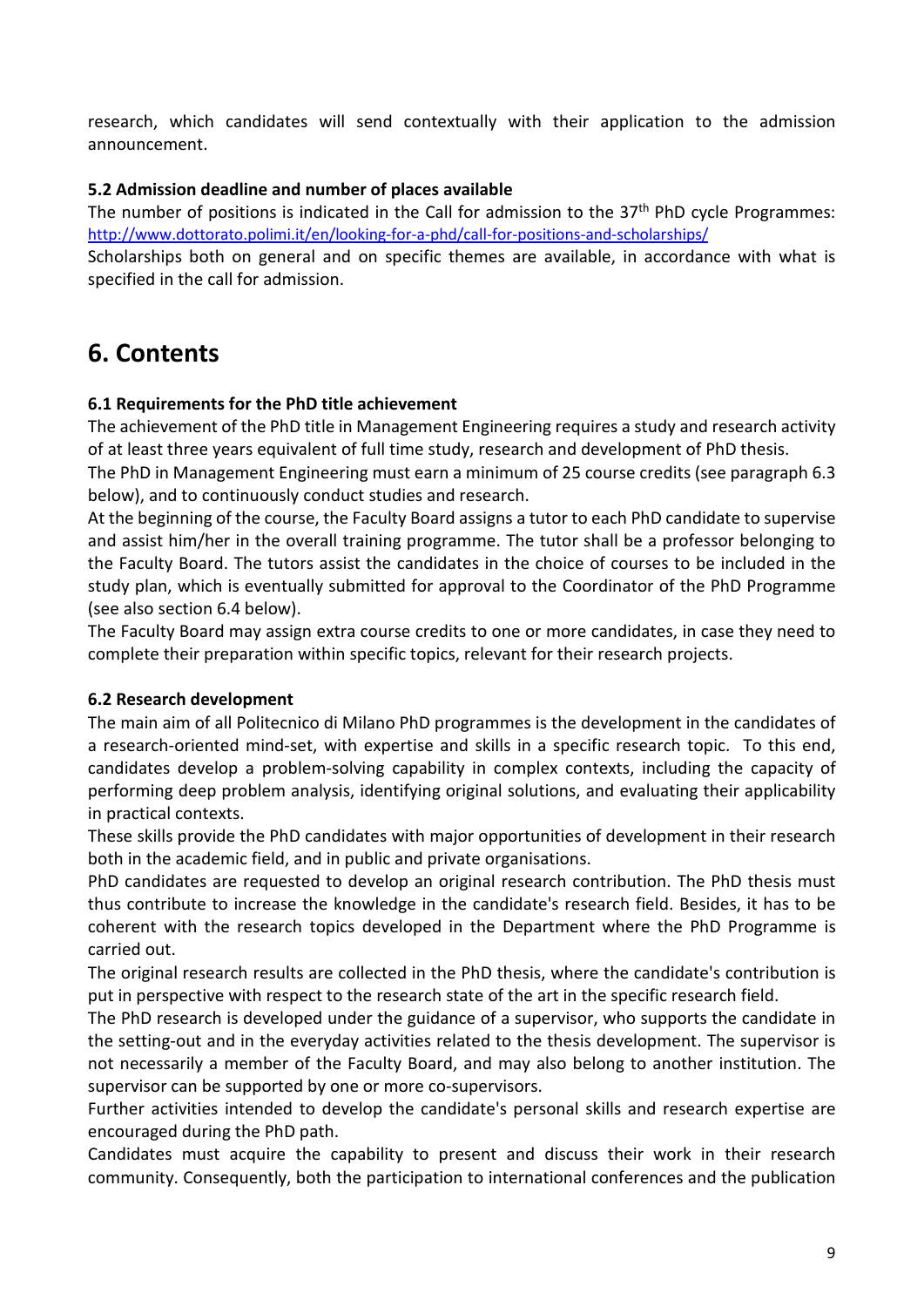of the research results in peer-reviewed journals are encouraged.

The PhD programme encourages and supports the candidates' research interactions with other groups in their research field, preferably abroad. The Ph.D. programme includes a compulsory period of study abroad of at least six months in total (equivalent to one semester); through them, the candidates may acquire further skills to develop their research work and thesis.

The duration of the full time programme is normally three years. The duration of the Executive PhD programme is normally four years.

#### **6.3 Objectives and general framework of the teaching activities**

The PhD Programmes and the PhD School activate teaching forms of different kind and credit value, including courses, seminars, project workshops, laboratories. Teaching activities both cover the basic research issues (problems, theories, methods), which represent the founding element of the PhD Programme and clearly identify its cultural position, and deepening in a specialist way some research issues connected with the problems developed in the theses. Classes are all held in English. Certain teaching activities enable the candidate to acquire ECTS credits (Structured teaching activities); other activities, typically specialised activities for which it is difficult to assess and quantify learning, fall within the scope of scientific activities that will be taken into account by the Academic Board in the overall assessment, but whose value is not quantified in terms of ECTS.

The PhD School of Politecnico di Milano proposes a set of courses aiming to train the PhD candidates in soft and transferable skills. The skills and abilities provided by these courses are expected to help candidates across different areas of their careers in order to respond to the rapidly evolving needs of the global economy and society at large.

At least 10 of the 25 course credits that each candidate is required to earn shall be obtained through soft and transferable skills courses organized by the PhD School.

The teaching structure for the Ph.D. Programme in Management Engineering is divided into three types of activities:

- basic research training;
- specific research training;
- development of the Ph.D. Thesis.

Basic research training is achieved by attending methodological and thematic Ph.D. courses offered directly through the Ph.D. programme, by the Ph.D. School or by other institutions and universities with which the mutual recognition of credits is established. Most of the basic research training takes place during the first year of the programme although it may possibly extend into the second year. Specific research training is mainly acquired by attending Residential Schools and Courses, Workshops or International Scientific Conferences. This activity generally takes place during the second and third years of the programme.

The development of the Ph.D. thesis is an ongoing activity throughout the three-year programme, which includes a compulsory period of study abroad for a total duration of not less than 6 months. At the end of the first year, the candidate submits his/her research project to the Academic Board for approval and admission to the following year.

The table presented below outlines the programme for candidates with respect to training activities. In parallel, the candidate is expected to engage in ongoing research under the guidance of a supervisor and the Faculty Board. Training activities for Executive Ph.D. candidates are similar to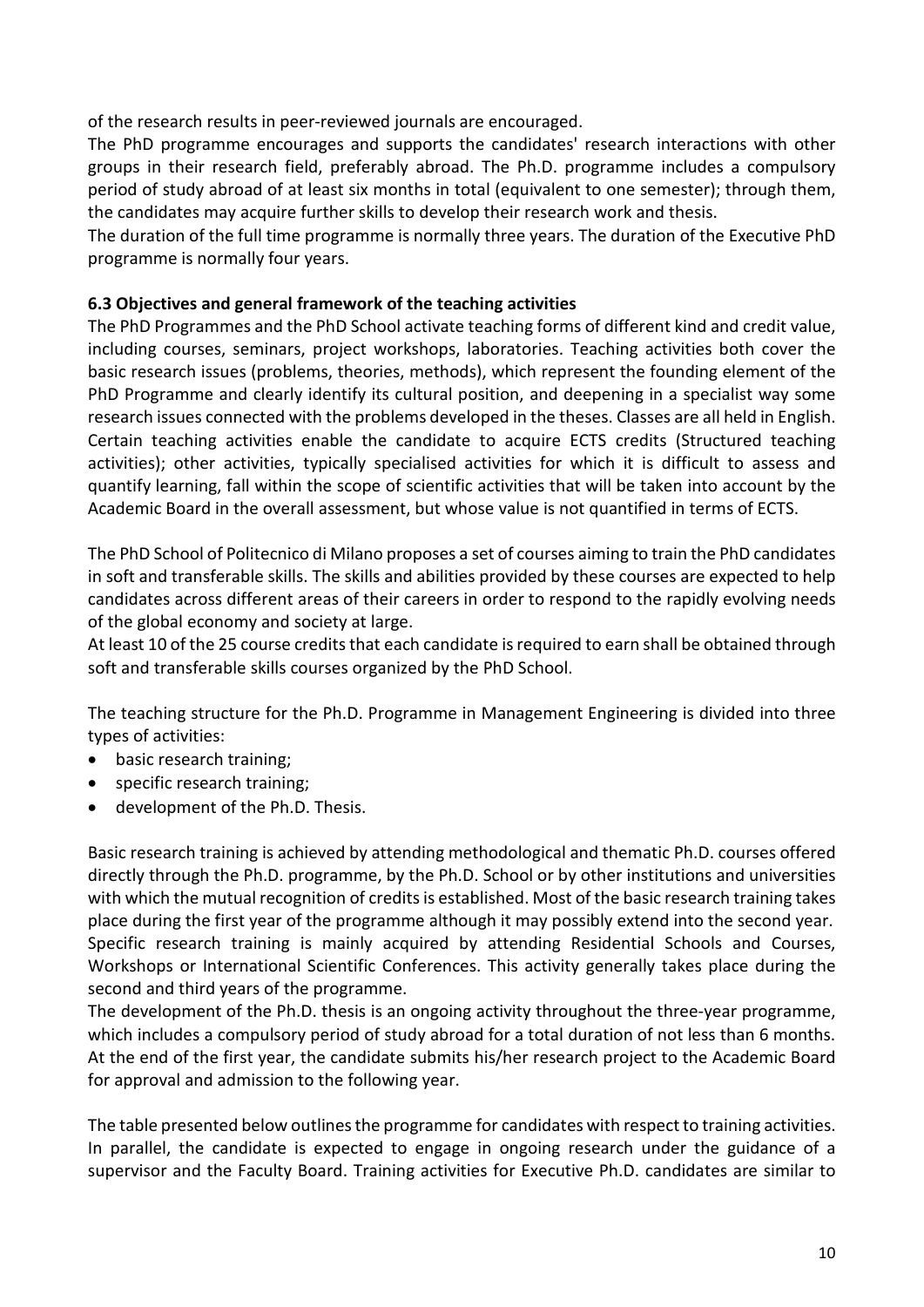those of full time Ph.D. candidates; however, specific courses and laboratories might be offered exclusively to Executive Ph.D. candidates.

| <b>Courses</b>                                | Possible details or reference to following tables                     | <b>Number</b><br>of credits<br>(min-<br>max) |
|-----------------------------------------------|-----------------------------------------------------------------------|----------------------------------------------|
| <b>PhD School Courses</b>                     | http://www.dottorato.polimi.it/en/during-your-phd/phd-level-courses   | 10                                           |
| Courses characterising<br>the Ph.D. Programme | See table A                                                           | $15 - 25$                                    |
| Other Ph.D. courses                           | Elective Ph.D. courses at the discretion of the Supervisor and Tutor. | $0 - 10$                                     |

#### **PhD Course List**

**A)** The Ph.D. programme in Management Engineering organises **Characterising Ph.D. level courses listed in** Table A.

For admission to the final examination, the candidate must earn at least **25** credits from courses. To proceed to the second year, the candidate must have obtained at least **10** credits from courses, and to proceed to the third year at least **20** credits are required.

**B)** The PhD School organises every year general and Interdoctoral courses. The acquisition of **at least 10 credits** is **mandatory** among the courses of B type*.* The list of PhD courses organized by the PhD School is available at the website [http://www.dottorato.polimi.it/en/during-your-phd/phd-school](http://www.dottorato.polimi.it/en/during-your-phd/phd-school-courses)[courses.](http://www.dottorato.polimi.it/en/during-your-phd/phd-school-courses)

**C) Other Ph.D. courses**. Depending on specific research needs and/or to round out the educational background of the candidate, the supervisor and the tutor may identify a maximum of **10** credits to be obtained for such purpose. Thisrequirement may be met by taking Ph.D. courses offered through the DRIG Programme (Table A), the School [\(http://www.dottorato.polimi.it/en/during-your](http://www.dottorato.polimi.it/en/during-your-phd/phd-school-courses)[phd/phd-school-courses\)](http://www.dottorato.polimi.it/en/during-your-phd/phd-school-courses) or other institutions, depending on the opportunities and research needs.

#### **PREPARATORY COURSES** (only if foreseen)

If the supervisor and the tutor find it useful or essential that the candidate attends preparatory courses (chosen among the activated courses at the Politecnico di Milano) the Faculty Board of the PhD programme may assign some extra-credits to be acquired to complete the training path. The credits acquired in this way will be considered as additional, in relation to the mandatory credits to be acquired with the PhD courses.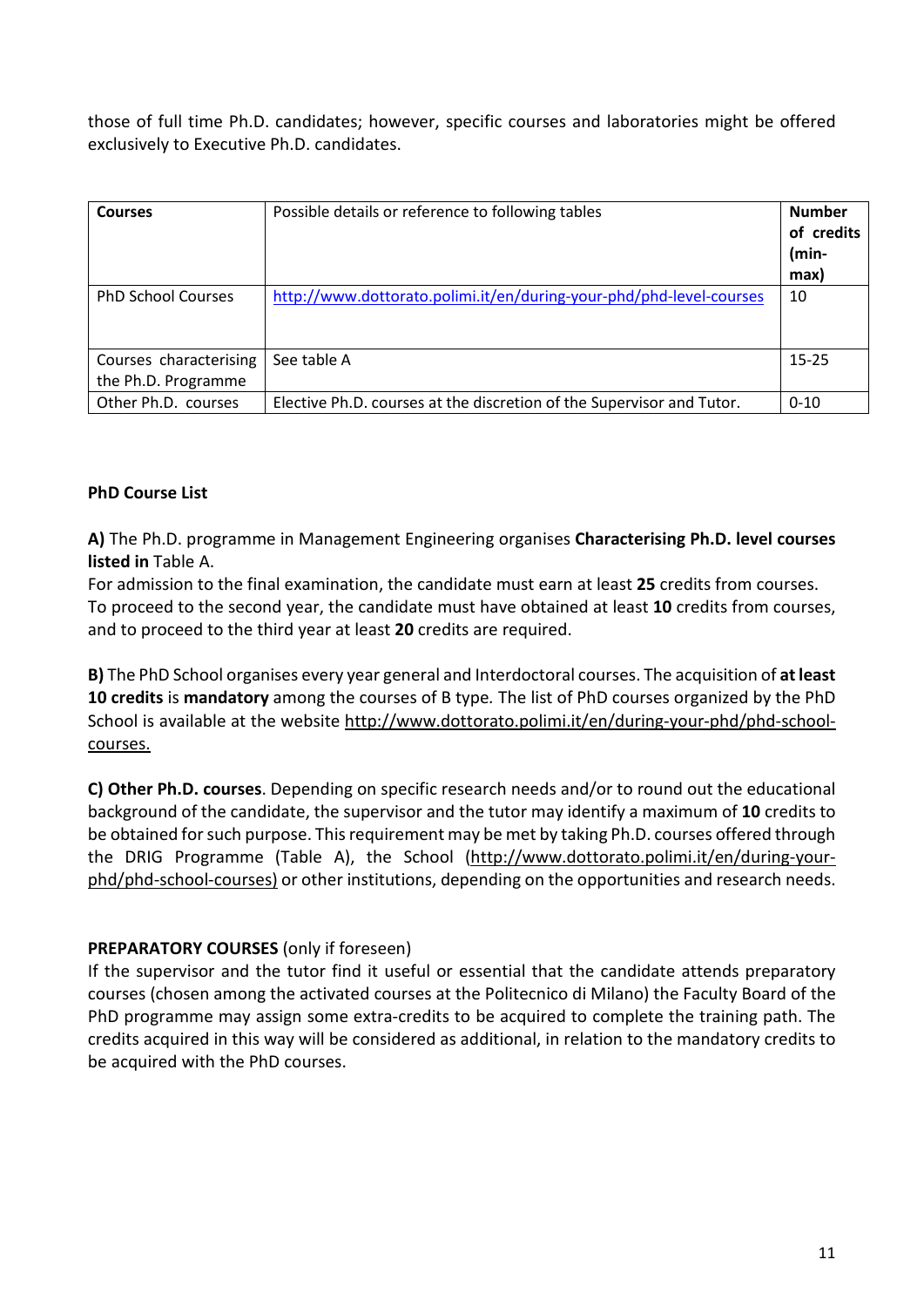#### **SPECIALIST COURSES, LONG-TRAINING SEMINARS**

Attendance at Specialist Courses, Laboratories, Workshops, Schools and Seminar Cycles is strongly encouraged and can be a way for the candidate to earn credits in the manner prescribed by the Academic Board and following approval of a study plan submitted by the candidate.

In particular, Management Engineering Ph.D. programme candidates are strongly encouraged to attend one of the following Schools:

- AiIG Management Engineering School (http://www.ingegneriagestionale.it/scuole/scuolaestiva-aiig/);
- "Francesco Turco" Summer School in Industrial Engineering<http://www.summerschool-aidi.it/>

The scheduled course planning for the academic year 2019-2020 follows. Other courses may be activated during the year. In the case, the candidates will be promptly informed, and will be allowed to insert these new courses in their study plan.

#### **Table A: PH.D. COURSES CHARACTERISING THE PH.D. PROGRAMME**

| <b>Name of the Course</b>                       | A.A.      | Language | <b>Credits</b> |
|-------------------------------------------------|-----------|----------|----------------|
| <b>Academic Publishing</b>                      | 2021-2022 | English  | 5              |
| <b>Skills</b><br>for<br>Advanced<br>Interaction | 2021-2022 | English  | 5              |
| <b>Academic Professionals</b>                   |           |          |                |
| Advanced topics in Econometrics                 | 2021-2022 | English  | 5              |
| Case study and action research                  | 2021-2022 | English  | 5              |
| Entrepreneurship<br>and                         | 2021-2022 | English  | 5              |
| entrepreneurial finance                         |           |          |                |
| Literature review in Social Sciences            | 2021-2022 | English  | 5              |
| and Engineering                                 |           |          |                |
| Modelling and Data Analysis<br>of               | 2021-2022 | English  | 5              |
| <b>Complex Systems</b>                          |           |          |                |
| Project Management (in Action)                  | 2021-2022 | English  | 5              |
| Research Challenges in Production &             | 2021-2022 | English  | 5              |
| <b>Service Operations Management</b>            |           |          |                |
| Survey and Experimental Research                | 2021-2022 | English  | 5              |
| Methodology                                     |           |          |                |
| Sustainability of Industrial Systems            | 2021-2022 | English  | 5              |

#### **6.4 Presentation of the study plan**

PhD candidates must submit a study plan, which may be revised periodically (approximately every three months), in order to adequate them to possible changes in the course list, or to needs motivated by the development of their PhD career. The study plans must be approved by the PhD programme Coordinator, according to the modalities established by the Faculty Board of the PhD Programme itself.

#### **6.5 Yearly evaluations**

Candidates present their work to the Faculty Board at least once a year. In particular, the candidates must pass an annual evaluation in order to be admitted to the following PhD year. The third year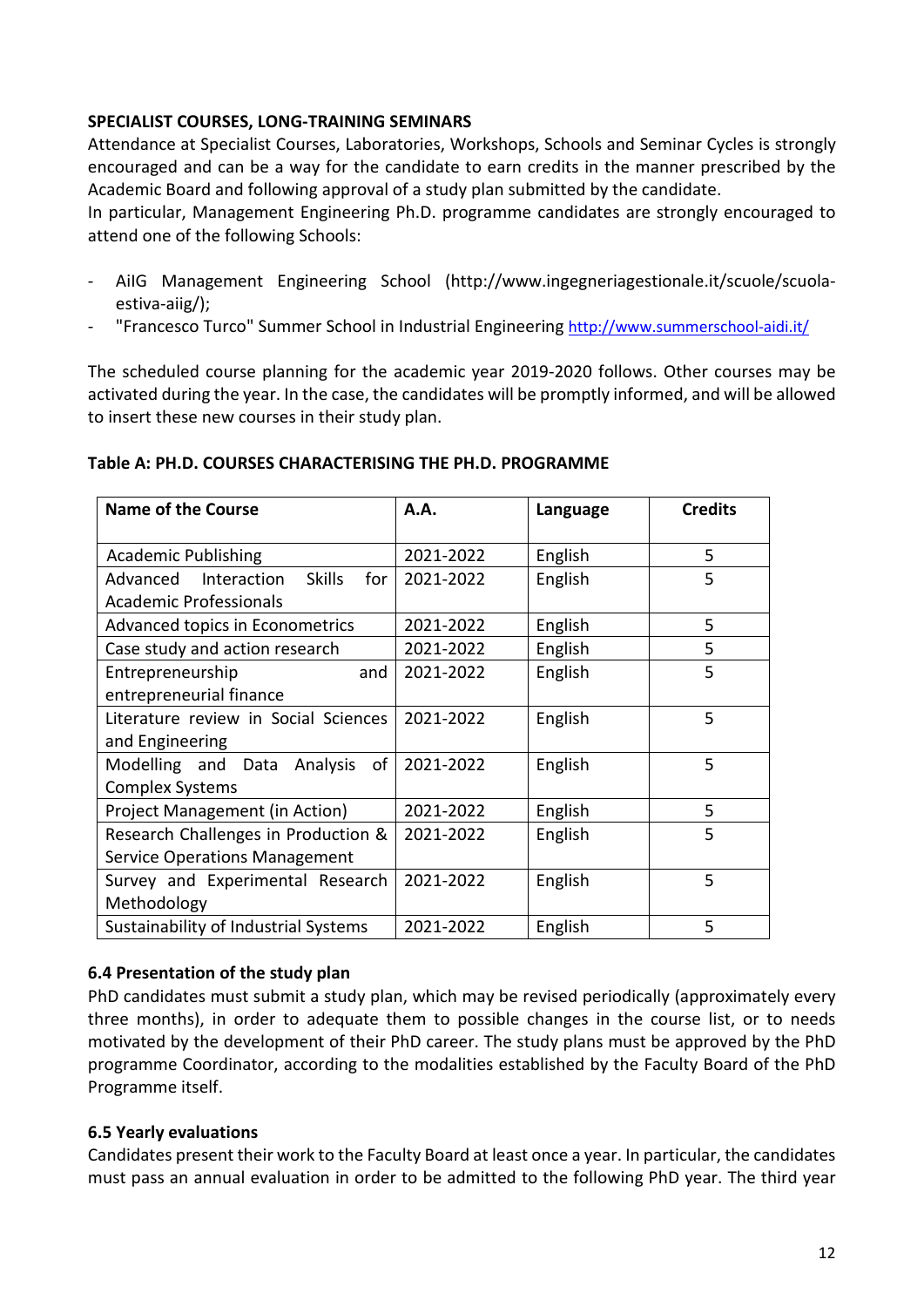evaluation establishes the candidate's admission to the final PhD defence.

As a result of each annual evaluation, the candidates who pass the exam receive an evaluation (A/B/C/D) and may proceed with the enrolment at the following year. Candidates who do not pass the exam are qualified either as "Repeating candidate" (Er) or "not able to carry on with the PhD (Ei)". In the former case (Er), the candidates are allowed to repeat the PhD year at most once. The PhD scholarships – if any – are suspended during the repetition year. In the latter case (Ei) the candidates are excluded from the PhD programme and lose their scholarships – if any.

In case the Faculty Board holds appropriate to assign directly an exclusion evaluation (Ei) without a previous repetition year, the request must be properly motivated, and validated by the PhD School. After the final year, candidates who have achieved sufficient results but need more time to draw up their theses, may obtain a prorogation of up to 12 months.

### **6.6 PhD thesis preparation**

The main objective of the PhD career is the development of an original research contribute. The PhD thesis is expected to contribute to the advance of the knowledge in the candidate's research field.

The PhD study and research work is carried out, full time, during the three years of the PhD course. Stages or study periods in (Italian or International) companies or external Institutions may complete the candidate's preparation.

The resulting theses need to be coherent with the research issues developed in the Department where the PhD programme is developed.

The candidate must present an original thesis, discuss its contribution to the state of the art in the research field in the research community.

The PhD research is developed following the lead of a supervisor, who supports the candidate in the setting out and in the everyday activities regarding the thesis development.

At the conclusion of the PhD studies, the Faculty Board evaluates the candidates. Candidates who receive a positive evaluation submit their theses to two external reviewers for refereeing. If the evaluation provided by the reviewers is positive (o after the revisions required by the external reviewers), the candidates defend their thesis in a final exam, in front of a Committee composed of three members (at least two of which must be external experts).

## **7. Laboratories, Ph.D. Secretary Services**

### **OBSERVATORIES**

The Observatories of the School of Management are on-going practice-oriented research projects, that focus on hot topics selected in collaboration with partner organisations in the business and policy-making communities. The full list of Observatories includes:

- Digital Innovation Observatories [\(www.osservatori.net\)](http://www.osservatori.net/);
- Energy & Strategy Observatories [\(http://www.energystrategy.it\)](http://www.energystrategy.it/);
- Entrepreneurship & Finance Observatory [\(http://www.osservatoriocrowdinvesting.it\)](http://www.osservatoriocrowdinvesting.it/).

#### **LABORATORIES:**

At the School of Management the following Labs are active, some of them in collaboration with other Departments of Politecnico di Milano: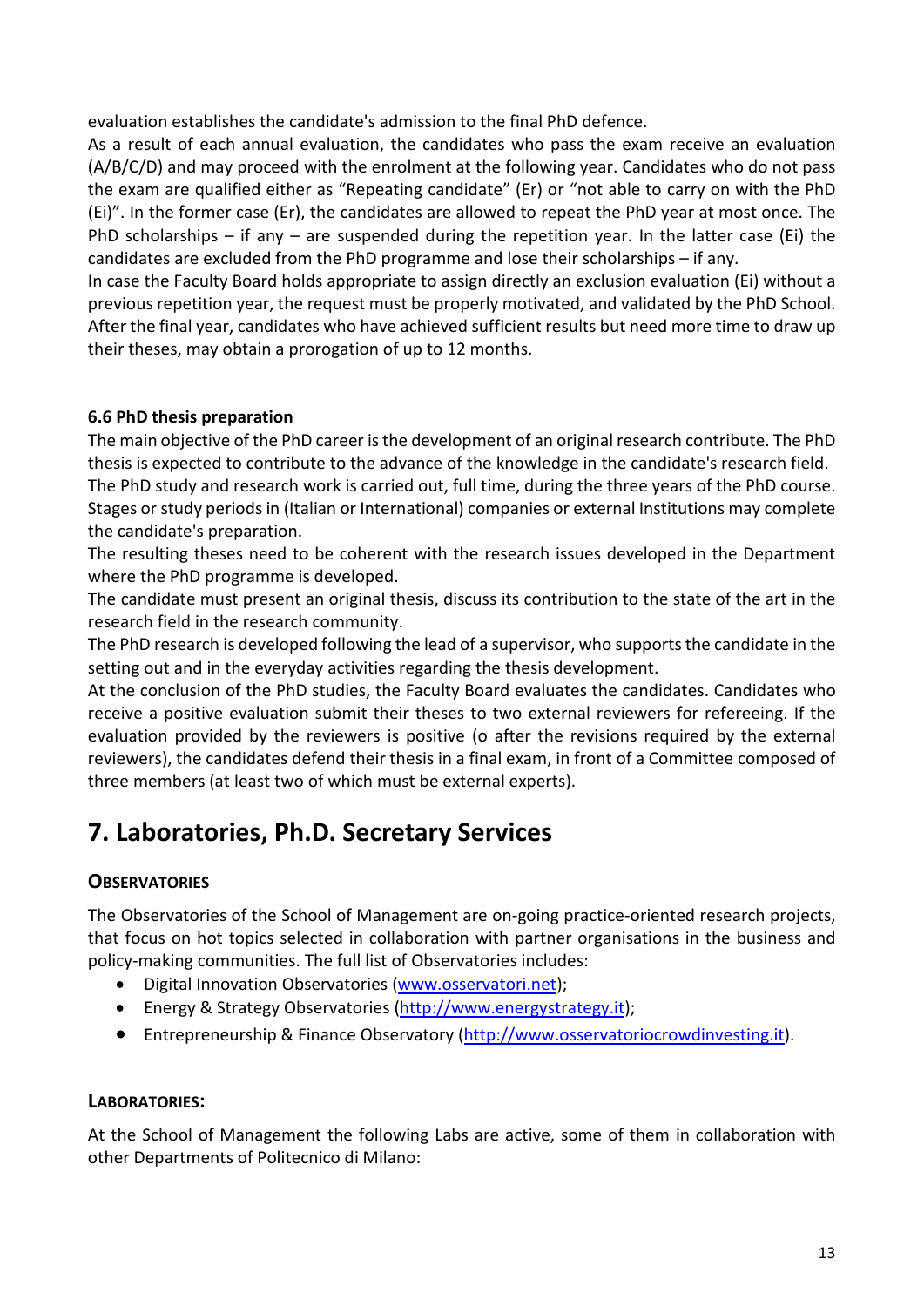- PHEEL Lab [\(http://pheel.polimi.it\)](http://pheel.polimi.it/) is a laboratory which summarises the analysis of the biological and physiological signals of individual and expert evaluation in order to study the behaviour of individuals in response to specific stimuli(products/services/experiences, interfaces, advertisements, editorial contents, non-advertising messages, social interaction, etc.);
- IoT Lab [\(https://www.iotlab.polimi.it\)](https://www.iotlab.polimi.it/) is dedicated to applied and basic research on topics related to the Internet of Things (IoT). It focuses on the research and design of "open" and "flexible" hardware and software platforms for the implementation of IoT complex systems in support of different vertical application scenarios. The most important of these is Energy Management in Smart Homes/Buildings, with strong connections to the Smart Grid and Smart City themes.
- Urbanscope Lab [\(http://urbanscope.polimi.it\)](http://urbanscope.polimi.it/). The objective of the Lab is to help renewing the link between know-how and action in the decision-making processes, public and private, which concern and produce the cities and the urban, as complex spatial, social, economic and institutional processes.
- Asset Management Lab is a research laboratory for the development of methods, tools and approaches for the lifecyle management of industrial assets, with a specific concern on maintenance management.
- Industry4.0 Lab [\(https://www.industry40lab.org/home\)](https://www.industry40lab.org/home) is made by a fully automated assembly and manufacturing line. The high flexibility of the system and the modularity of the configuration allows to test and replicate virtually any variety of manufacturing and assembly system for discrete manufacturing.

### *Departmental Secretary for the Ph.D. programme:*

Name and Surname: **Giuseppa Di Tavi** Department: **Management, Economics and Industrial Engineering** Telephone: +39 **022399 2774** e-mail: [phd-ges@polimi.it.](mailto:phd-ges@polimi.it)

### *Department Manager for the Ph.D. programme:*

Name and Surname: **Laura Catellani**  Department: **Management, Economics and Industrial Engineering** Telephone: **02 2399 2702** e-mail: [laura.catellani@polimi.it](mailto:laura.catellani@polimi.it)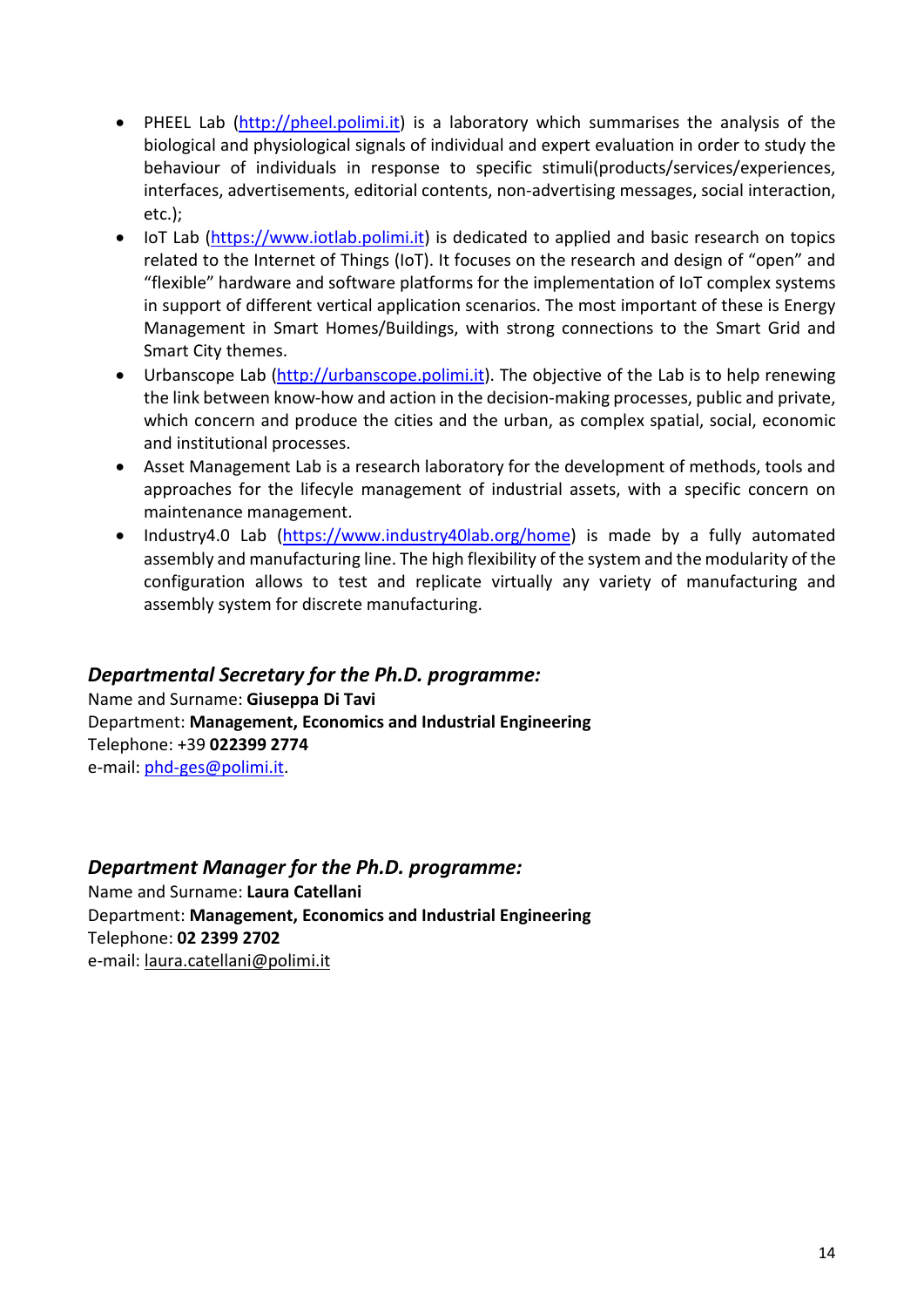## **8. Internationalisation and inter-sectoriality**

Carrying out study and research activities at external laboratories is strongly recommended.

Politecnico di Milano supports joint PhD paths with International Institutions, as well as Joint and Double PhD programmes. Further information is available on the PhD School website and on the PhD programme website.

Some agreements with international institutions are currently active for the PhD programme in Management Engineering, as summarised in the table below.

| <b>University</b>                                                        | Country                   | Department/ School                                      | Type of<br><b>Agreement</b>                 | <b>Credits</b><br>transfer |
|--------------------------------------------------------------------------|---------------------------|---------------------------------------------------------|---------------------------------------------|----------------------------|
| <b>ROYAL INSTITUTE OF</b><br>TECHNOLOGY - KTH                            | Sweden                    | <b>Industrial Economics</b><br>and Management           | Double Degree                               | <b>YES</b>                 |
| PONTIFICIA UNIVERSIDAD<br><b>CATOLICA DE</b><br><b>VALPARAISO (PUCV)</b> | Chile                     | Escuela de Ingeniería<br>Industrial                     | Double Degree                               | <b>YES</b>                 |
| <b>WINDESHEIM</b><br>UNIVERSITY OF APPLIED<br><b>SCIENCES</b>            | The<br><b>Netherlands</b> | Strategic<br>Entrepreneurship<br><b>Research Centre</b> | Co-financing of<br>thematic<br>scholarships | <b>NO</b>                  |
| <b>CBS-COPENAGHEN</b><br><b>BUSINESS SCHOOL</b>                          | Denmark                   | PhD School in<br>Economics and<br>Management            | Double Degree                               | <b>YES</b>                 |
| UNIVERSITY OF READING                                                    | United<br>Kingdom         | <b>Henley Business School</b>                           | Double Degree                               | <b>YES</b>                 |
| <b>TUDelft University of</b><br>Technology                               | The<br><b>Netherlands</b> | Faculty of TPM                                          | Double Degree                               | <b>YES</b>                 |
| Universidad Politécnica<br>de Madrid – UPM                               | Spain                     |                                                         | Double Degree                               | <b>YES</b>                 |

### **Table C: LIST OF ACTIVE INTERNATIONAL AGREEMENTS**

Interaction with and exposure to non-academic sectors provides significant benefits to doctoral candidates as well as to research and innovation intensive employment sectors. Direct exposure to the challenges and opportunities in non-academic sectors of the economy and society at large is fostered by networking, connectivity, inter-sectoral mobility and wide access to knowledge. In particular, the PhD programme in Management Engineering collaborates with the following Research Agencies and/or Industrial partners.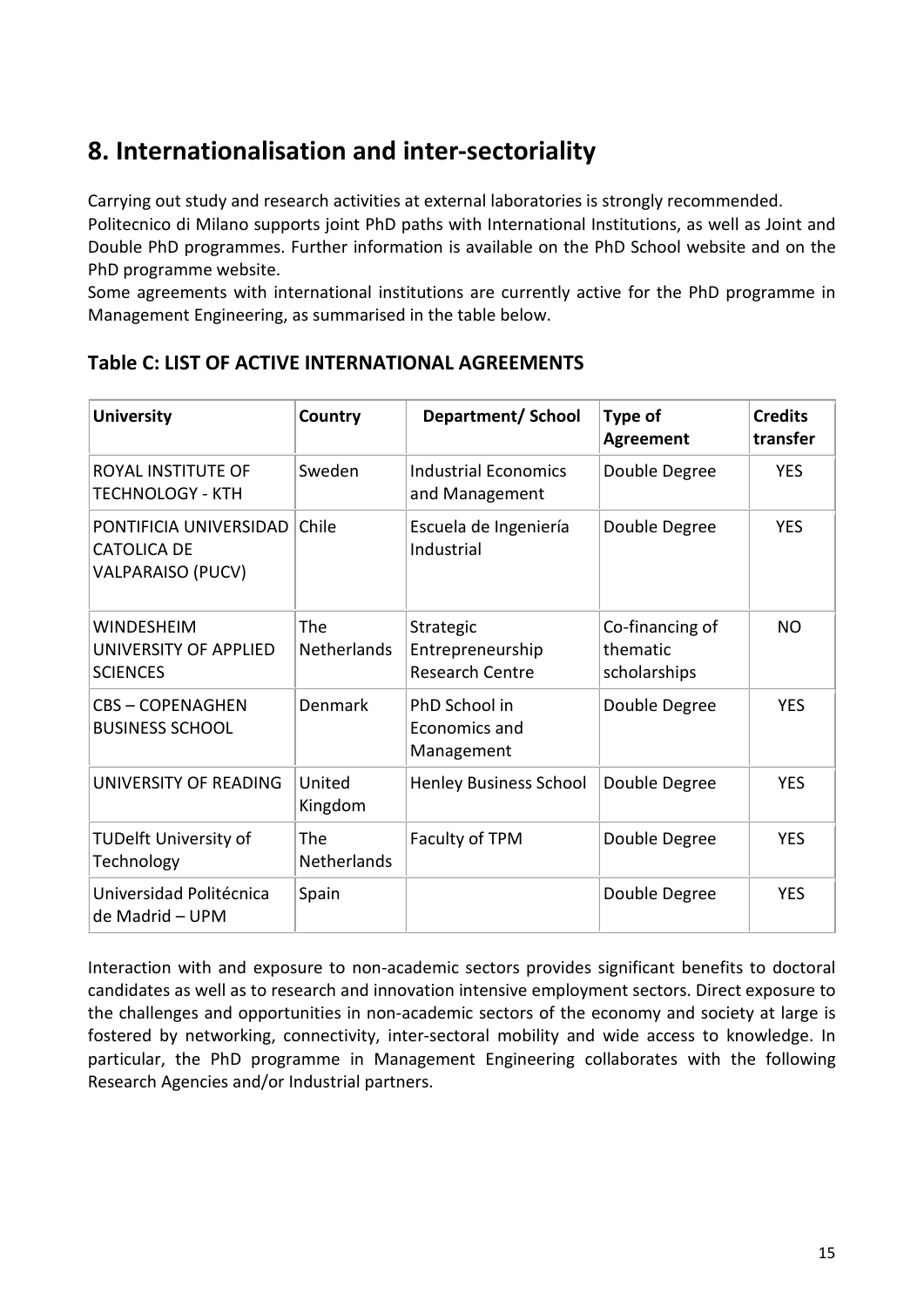### **Table D: LIST OF COLLABORATIONS WITH AGENCIES AND COMPANIES AT PhD LEVEL**

| <b>Name</b>                                                                 | <b>Public/ Private</b> | <b>Type of Collaboration</b>         | Country         |
|-----------------------------------------------------------------------------|------------------------|--------------------------------------|-----------------|
| IBM ITALIA S.P.A.                                                           | <b>PRIVATE</b>         | PhD Research project and scholarship | Italy           |
| FUTURE CONCEPT LAB S.R.L.                                                   | <b>PRIVATE</b>         | PhD Research project and scholarship | Italy           |
| ASTRAZENECA S.P.A.                                                          | <b>PRIVATE</b>         | PhD Research project and scholarship | Italy/Sweden    |
| <b>TURCAS PETROL A.S.</b>                                                   | <b>PUBLIC</b>          | PhD Research project and scholarship | Italy/Turkey    |
| <b>FONDAZIONE BRESCIA MUSEI</b>                                             | <b>PRIVATE</b>         | PhD Research project and scholarship | Italy           |
| <b>NEXTEA S.R.L</b>                                                         | <b>PRIVATE</b>         | PhD Research project and scholarship | Italy           |
| <b>NERIDA I. MARCUSE</b><br>PROFESSIONAL SERVICES FOR<br><b>NON-PROFITS</b> | <b>PRIVATE</b>         | PhD Research project and scholarship | Italy/Australia |
| <b>BUSINESS CONTINUITY</b><br><b>INSTITUTE</b>                              | <b>PRIVATE</b>         | PhD Research project and scholarship | Italy           |
| <b>ERNST &amp; YOUNG</b>                                                    | <b>PRIVATE</b>         | PhD Research project and scholarship | Italy           |
| <b>GLOBAL SHARED SERVICES S.R.L.</b>                                        | <b>PRIVATE</b>         | PhD Research project and scholarship | Italy           |
| <b>HERMANN GIESSING</b><br>UNTERNEHMENSBERATUNG                             | <b>PRIVATE</b>         | PhD Research project and scholarship | Germany         |
| <b>BLUETHINK S.P.A.</b>                                                     | <b>PRIVATE</b>         | PhD Research project and scholarship | Italy           |
| <b>TIDONA GIURIDICA SRL</b>                                                 | <b>PRIVATE</b>         | PhD Research project and scholarship | Italy           |
| <b>EASYJET AIRLINE COMPANY</b>                                              | <b>PRIVATE</b>         | PhD Research project and scholarship | Italy           |
| SIMONELLI GROUP SPA                                                         | <b>PRIVATE</b>         | PhD Research project and scholarship | Italy           |
| <b>APPLIED SRL</b>                                                          | <b>PRIVATE</b>         | PhD Research project and scholarship | Italy           |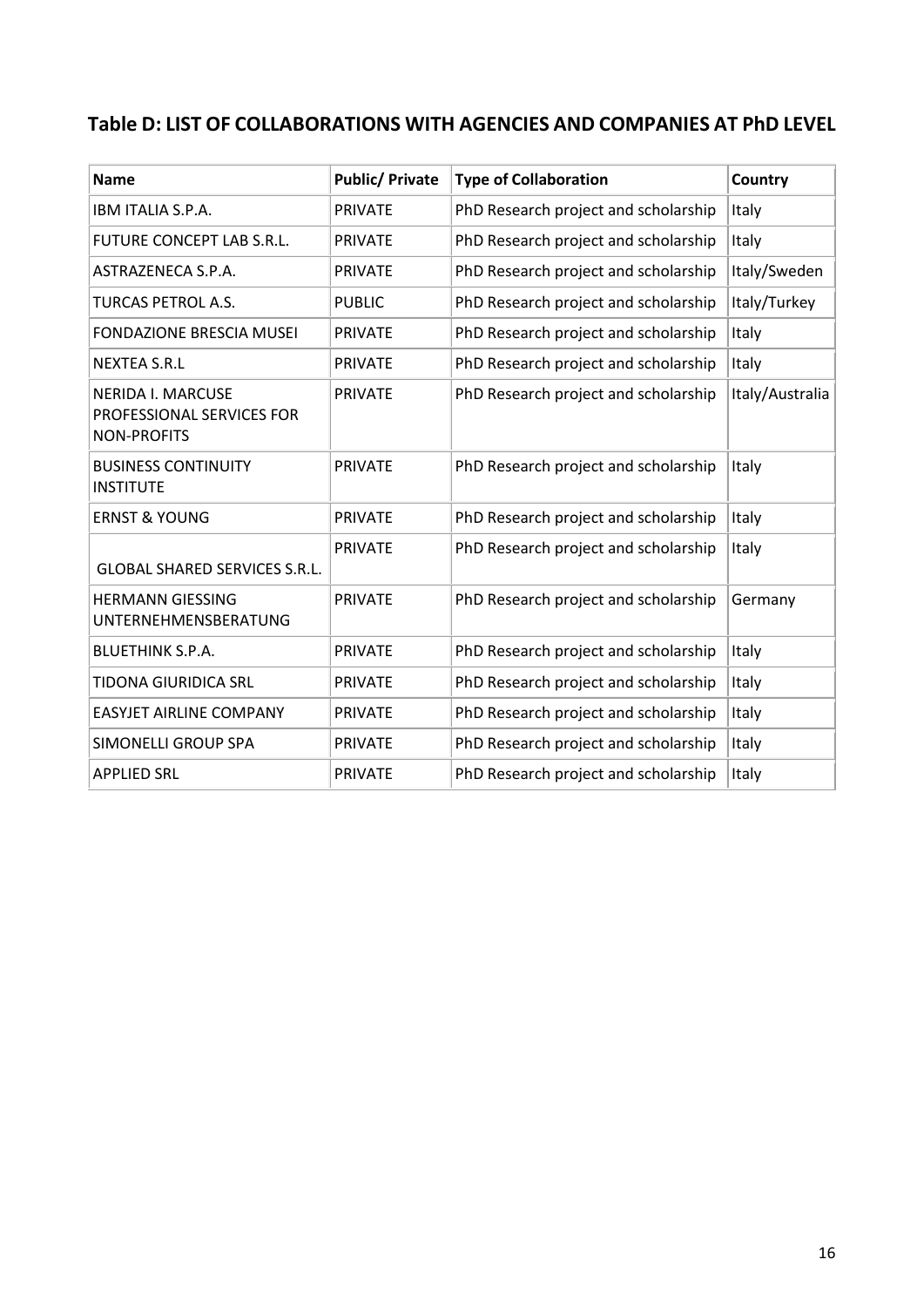## **Attachment A1 – PhD Programme Coordinator**

Short CV of Programme Coordinator

**Michela Arnaboldi** is full professor at Politecnico di Milano, Department of Management, Economics and Industrial Engineering, where she is also Director of the PhD in Management Engineering.

In 1999 she got a Master Degree in Management and Production Engineering. In January 2003 she obtained the Ph.D in Management and Production Engineering. Since 1999 she has been working at the Department of Management, Economics and Industrial Engineering of Politecnico di Milano, and she has been member of the core faculty of the School of Management at Politecnico di Milano (MIP), where in 2009 she becomes teaching coordinator for the area Accounting, Control and Performance Management.

Since 2001 she has been collaborating with the School of Management at the University of Edinburgh. In 2008 she has been visiting professor at the Centre for Analysis of Risk and Regulation (CARR) at the London School of Economics. Since 2010 she is collaborating with TuDelft University

Her research activity is mainly focused on two areas: (1) Managing performances in the Public Sector and Cultural Heritage institutions; (2) the evolution of Performance Management Systems in the digital age.

She is author of more than 200 scientific and she has been involved, as scientific coordinator or principal investigator, in several national and European projects.

She is Associate Editor of Qualitative Research in Accounting & Management. She is Member of: the editorial board of Financial Accountability and Management; the scientific committee of the Institute of Public Sector Accounting Research of the University of Edinburgh; the academic board of the International EIASM Conference in the Public Sector, where she is in charge of the young scholar programme.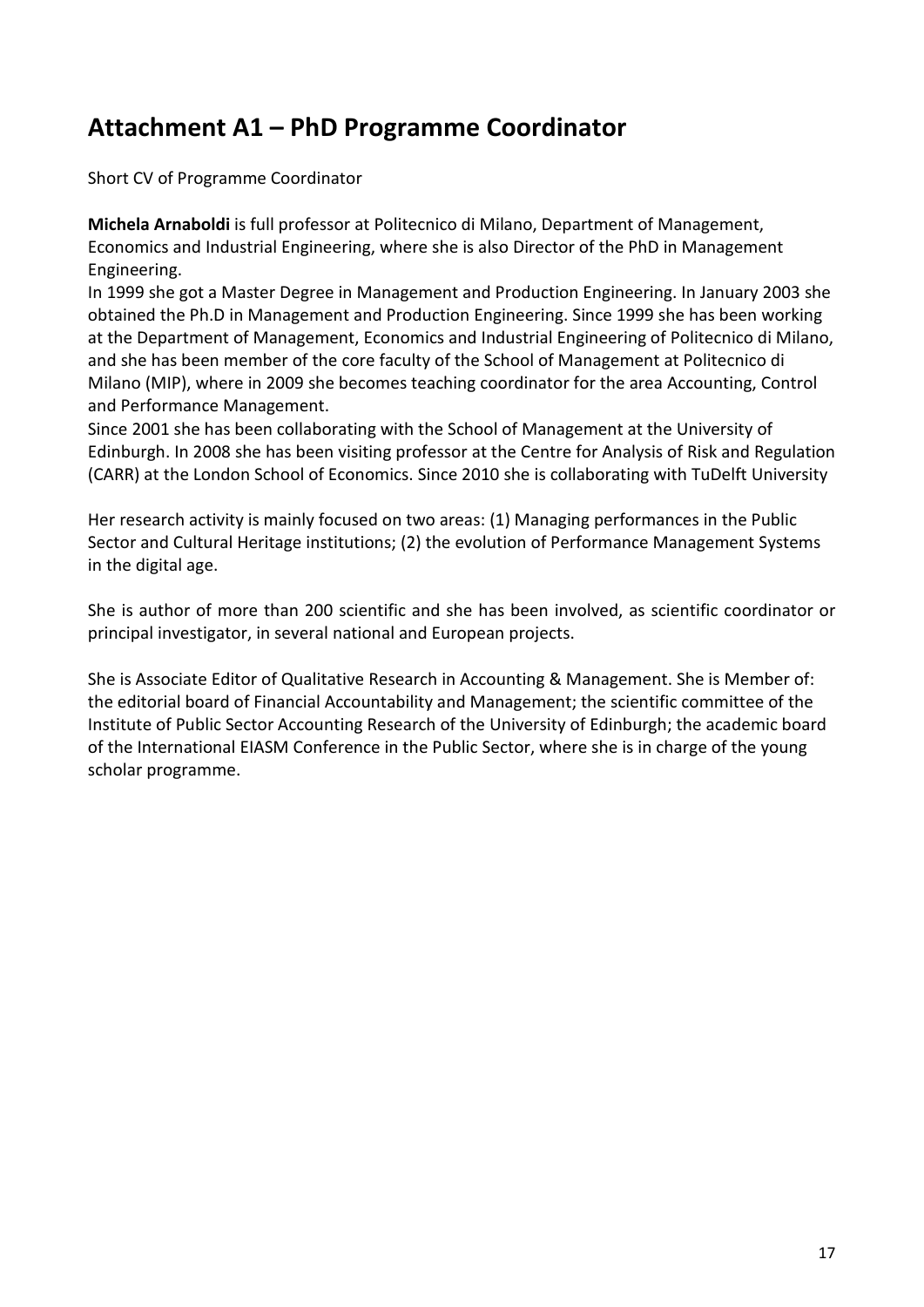# **Attachment A2 – Ph.D. Faculty Board - Collegio dei Docenti**

Description of the composition of the Faculty Board

| <b>Name</b>                            | <b>Affiliation</b>    | <b>Scientific Disciplinary Sector</b> |
|----------------------------------------|-----------------------|---------------------------------------|
| Arnaboldi Michela<br>(Coordinator)     | Politecnico di Milano | ING-IND/35                            |
| Arena Marika                           | Politecnico di Milano | ING-IND/35                            |
| Cagliano Raffaella                     | Politecnico di Milano | ING-IND/35                            |
| Caniato Federico                       | Politecnico di Milano | ING-IND/35                            |
| Cigolini Roberto                       | Politecnico di Milano | ING-IND/17                            |
| Colombo Massimo Gaetano                | Politecnico di Milano | ING-IND/35                            |
| Franzoni Chiara                        | Politecnico di Milano | ING-IND/35                            |
| Frattini Federico                      | Politecnico di Milano | ING-IND/35                            |
| Ghezzi Antonio                         | Politecnico di Milano | ING-IND/35                            |
| Grilli Luca                            | Politecnico di Milano | ING-IND/35                            |
| Lettieri Emanuele                      | Politecnico di Milano | ING-IND/35                            |
| Macchi Marco<br>(Deputy Coordinator)   | Politecnico di Milano | ING-IND/17                            |
| Melacini Marco                         | Politecnico di Milano | ING-IND/17                            |
| Micheli Guido                          | Politecnico di Milano | ING-IND/17                            |
| Piscitello Lucia                       | Politecnico di Milano | ING-IND/35                            |
| Pero Margherita                        | Politecnico di Milano | ING-IND/17                            |
| Piva Evila                             | Politecnico di Milano | ING-IND/35                            |
| Rossi Cristina<br>(Deputy Coordinator) | Politecnico di Milano | ING-IND/35                            |
| Tajoli Lucia                           | Politecnico di Milano | SECS-PO2                              |
| <b>Trucco Paolo</b>                    | Politecnico di Milano | ING-IND/17                            |